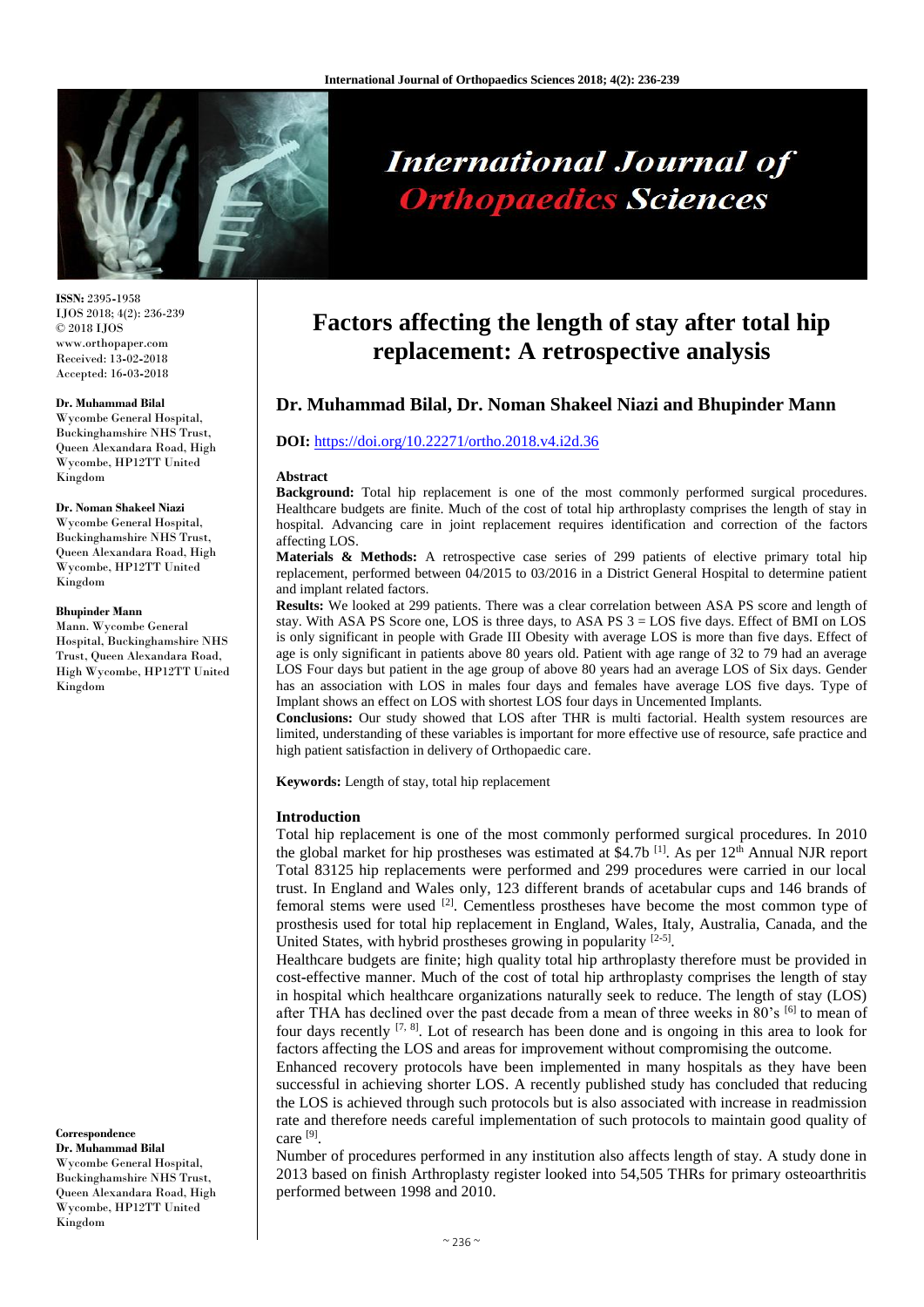They classified Hospitals into four groups according to the number of primary and revision arthroplasties performed on an annual basis over the whole study period and analyzed the association between hospital procedure volumes and LOS, length of uninterrupted institutional care (LUIC), readmissions and reoperations. They concluded that the larger the volume group, the shorter were LOS and LUIC  $(p<0.01)$ . According to the adjusted data, risk for re**-**admission in 42 days was greater in small hospitals. There was no difference in the risk for reoperation. Therefore LOS and LUIC need to be shortened in lower volume hospitals [10].

Another study publishes in 2015 tried to identify which specific patient characteristics influence length of stay after successful implementation of a 'fast**-**track' rehabilitation protocol in 477 patients. Mean length of hospital stay for primary total hip Arthroplasty was decreased from 4.6 to 2.9 nights for unselected patients. However, despite this reduction there was still a wide range across the patients' hospital duration. According to this paper Age  $(p<0.001)$ , living situation (alone vs. living together with cohabitants,  $p=0.002$ ) and approach (anterior approach vs. lateral, *p*<0.001) (posterolateral approach vs. lateral, *p*<0.001) were main factors significantly associated with increased length of stay [11]. Advancing care in joint replacement requires identification and correction of the factors affecting length of stay while ensuring safe practice and high patient satisfaction. We performed a retrospective study evaluating these factors in our institution after total hip replacement.

Our aim is to look for patient and implant related factors that have a significant effect on average length of hospital stay after total hip replacement.

# **Materials and Methods**

A retrospective case series of 299 patients of elective primary total hip replacement, performed between 04/2015 to 03/2016 in a District General Hospital to determine patient and implant related factors that can have a significant effect on average length of hospital stay after total hip replacement. There were no alterations in existing treatment protocols and all patients received enhanced recovery protocol. Data was collected from one hospital with surgery performed by multiple surgeons of differing experience and from Electronic patient records and Physiotherapy department data register. Our primary outcome measure was average Length of Stay (LOS) in hospital post operatively. Factors considered to be influencing our primary outcome were divided into; Patient related factors such as American Society of related factors such as American Society of Anaesthesiologists classification of physical status (ASA PS) [12], Body Mass Index (BMI) [13], Age, Gender and Implant related factors such as cemented, un**-**cemented or hybrid prosthesis.

Social reasons for delayed discharge and patient who needed Post op ICU admissions were excluded from our study. The study approval was obtained from the hospital's Research and Audit department.

# **Results**

We looked at a total number of 299 total hip replacements performed between 01/04/2015 to 31/03/2016, all elective primary total hip replacements at Loakes Theatre Wycombe General Hospital. The American Society of Anesthesiologists classification of physical status (ASA PS) is a widely used system for categorizing the preoperative status of patients [12]. As per this system we had ASA PS One (N=53 17%), ASA PS Two (N=172 58%), ASA PS Three (N=41 14%) and no

ASA PS grade recorded in operative records (N=33 (11%).

**Table 1:** (Number of patients with ASA PS Grading)

|         | No. of patients |  |
|---------|-----------------|--|
|         |                 |  |
|         |                 |  |
|         |                 |  |
| Unknown |                 |  |



Fig 1: (Percentage of patients with ASA PS Grading)

There was a clear correlation between ASA PS score and length of stay. With ASA PS Score One = LOS Three days, ASA PS Two  $=$  LOS 4 days, ASA PS Three  $=$  LOS Five days

**Table 2:** (ASA and LOS)



**Fig 2:** (ASA and LOS)

The body mass index (BMI) is a value derived from the mass (weight) and height of an individual<sup>13</sup>. In our cohort we had Normal weight patients with BMI up to  $25$  (N=61, 21%), overweight with BMI up to 30 (N=93, 32%), grade I obesity with BMI up to 35 (N=79, 28%), grade II obesity with BMI up to 40 (N=35, 12%) and grade III obesity with BMI more than 40  $(N=13, 4\%)$ 

**Table 3:** (Number of patients as per BMI)

|                 | <b>BMI</b> | No | $\frac{6}{9}$ |
|-----------------|------------|----|---------------|
| Normal          | 19.3-24.9  |    | 20            |
| Overweight      | 25-29.9    | 99 | 33            |
| Obese Grade II  | 30-34.9    | 85 | 29            |
| Obese Grade III | 35-39.9    |    | 14            |
| Severe Obesity  | >40        | 13 |               |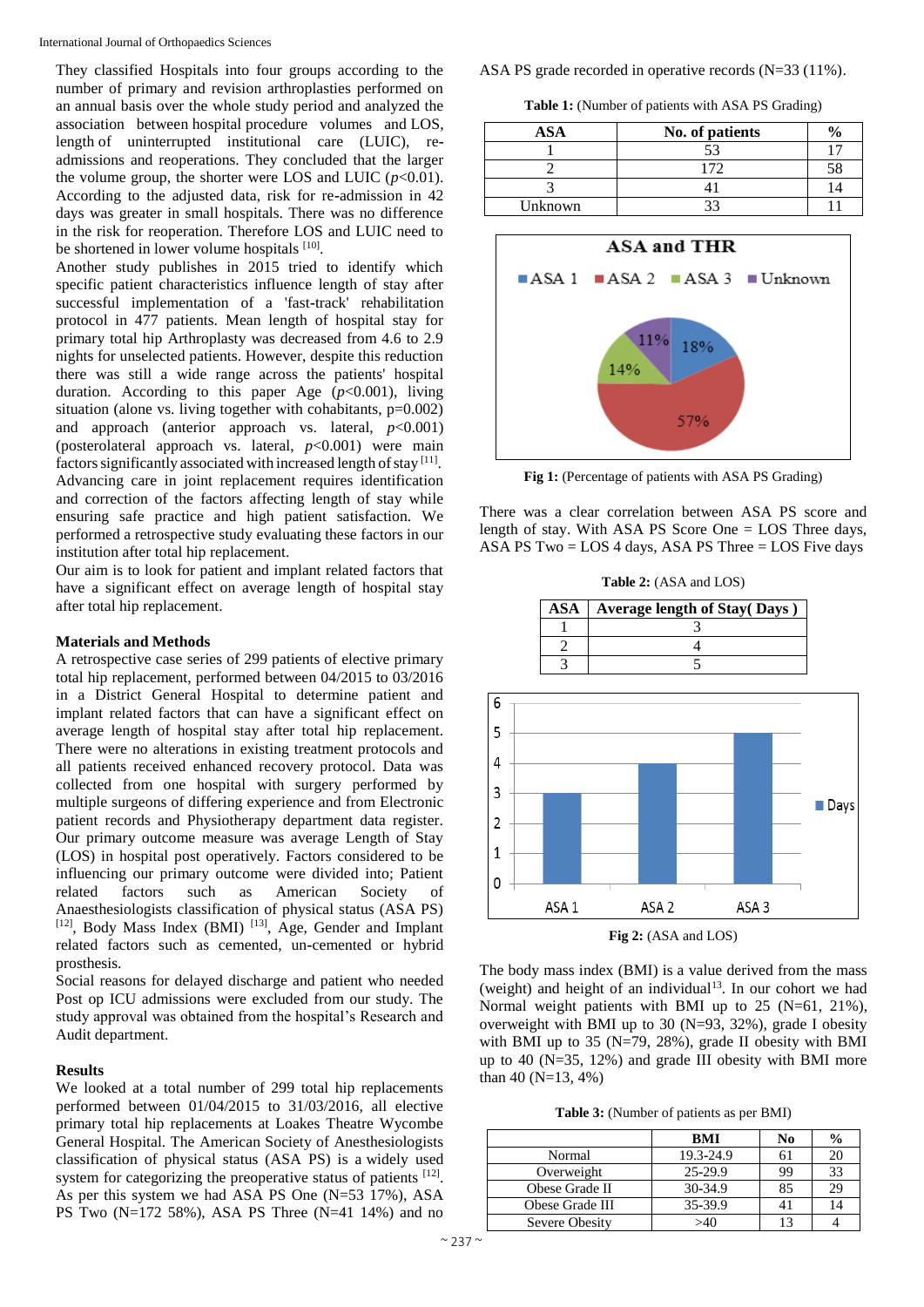

**Fig 3:** (Percentage of patients as per BMI)

Effect of BMI on LOS is only significant in people with Grade III Obesity with average LOS is more than Five days

**Table 4:** (BMI and Average LOS)

|                 | BMI       | <b>Average Length of Stay</b> |
|-----------------|-----------|-------------------------------|
| Normal          | 19.3-24.9 |                               |
| Overweight      | 25-29.9   |                               |
| Obese Grade II  | 30-34.9   |                               |
| Obese Grade III | 35-39.9   |                               |
| Severe Obesity  |           |                               |

Our patient age range was 32 to 95 years old with mean age 69 years.

**Table 5:** (Age and Number of Patients)

| Age   | <b>Number</b> | % of total |
|-------|---------------|------------|
| :60   | 50            |            |
| 60-69 | 85            |            |
| 70-79 | 104           |            |
| . 97  |               |            |

Effect of age is only significant in patients above 80 years old. Patient with age range of 32 to  $79$  (N=239, 80%) had an average LOS Four days but patient in the age group of above 80 years (N=60, 20%) had an average LOS of Six days

**Table 6:** (Effect of Age on LOS)

| Age       | <b>Average LOS</b> |
|-----------|--------------------|
|           |                    |
| 60-69     |                    |
| 70-79     |                    |
| $\sim$ 80 |                    |

Gender has an association with LOS in males (N=123, 41%) Four days and in females (N=176, 59%) has an average LOS Five days.

|  | <b>Table 7:</b> (Gender Effect on LOS) |
|--|----------------------------------------|
|--|----------------------------------------|

| Gender | Average Length of Stay in all types of Primary<br>THR |
|--------|-------------------------------------------------------|
| Male   |                                                       |
| Female |                                                       |

Our ratio of male to female patients is matching the UK national data for primary Total hip Replacement (Female=60, Male=40%).

**Table 8:** (Gender ratio)

|                 | Female % | Male $%$ |
|-----------------|----------|----------|
| UK National No  | 50       |          |
| Our Institution | 59       |          |

We also looked at the effect of type of Implant on LOS. Compared to UK national Data Our Trust has higher percentage of Uncemented and Hybrid Total hip replacements and lower percentage of Cemented Hips.

**Table 9:** (Type of Implant as per UK National Standards)

|                   | TIK % | Our Institution % |
|-------------------|-------|-------------------|
| Uncemented THR    |       |                   |
| <b>Hybrid THR</b> |       |                   |
| Cemented THR      |       |                   |

Type of Implant shows an effect on LOS in our patient with shortest LOS in Uncemented Implants (N=136, 45% Average LOS Four days). Hybrid implants (N=93, 31%) has averages LOS 5days while in cemented THR (N=70, 23%) LOS was Six days.

**Table 10:** (Type of Implant and Average LOS)

| <b>Total Primary</b><br>THR | 299      | <b>Percentage</b> | <b>Average Length of</b><br>stav |
|-----------------------------|----------|-------------------|----------------------------------|
| Uncemented-THR              | 136      | 45                |                                  |
| Hybrid-THR                  | 93       |                   |                                  |
| Cemented-THR                | $\prime$ |                   |                                  |

# **Discussion**

Length of stay (LOS) in hospital has significant impact on medical costs. Several variables are associated with prolonged LOS such as advanced age, gender and obesity [7**-**14**-**15] . There is considerable variation in LOS after THR. There are reports in the literature that THRs have actually been performed as day**-**case surgery [16] , even though very early discharge has been associated with complications [17]. Reducing LOS reduces the cost of care and benefits of increase in bed occupancy rates [18] . In past literature shows, longer LOSs after THR has been associated with low output [19, 20]

The findings of our study are consistent with other literature. One study in India showed that among different age groups, older patients above the age of 80 years had the longest stay. All other age groups do not have significant difference. The reason for increased LOS along with age could be the presence of chronic disease in older ages, which required a longer hospital stay<sup>[21]</sup>. This study also shows that gender has effect on LOS which is consistent with the findings of our study. Male patients stay one day less than female. Our ratio of male to female patients is matching the UK national data for primary Total hip Replacement. The results of one study showed that the mean LOS was higher among patients with medical treatment compared with those with surgical intervention only  $^{[22]}$ .

Among other patient related factors Higher ASA PS grades have strong association for longer LOS. Severe obesity (BMI >40) has effect on length of stay. All other grades of Obesity do not appear to affect the LOS; these results are consistent with other published literature [7**-**14] .

When it comes to the implant choice, we have found that Uncemented THR has shorter length of stay as compared to Cemented total hip replacement. However our cemented cohort of patients is an average age of Ten years older than the uncemented cohort. These results are same as this study